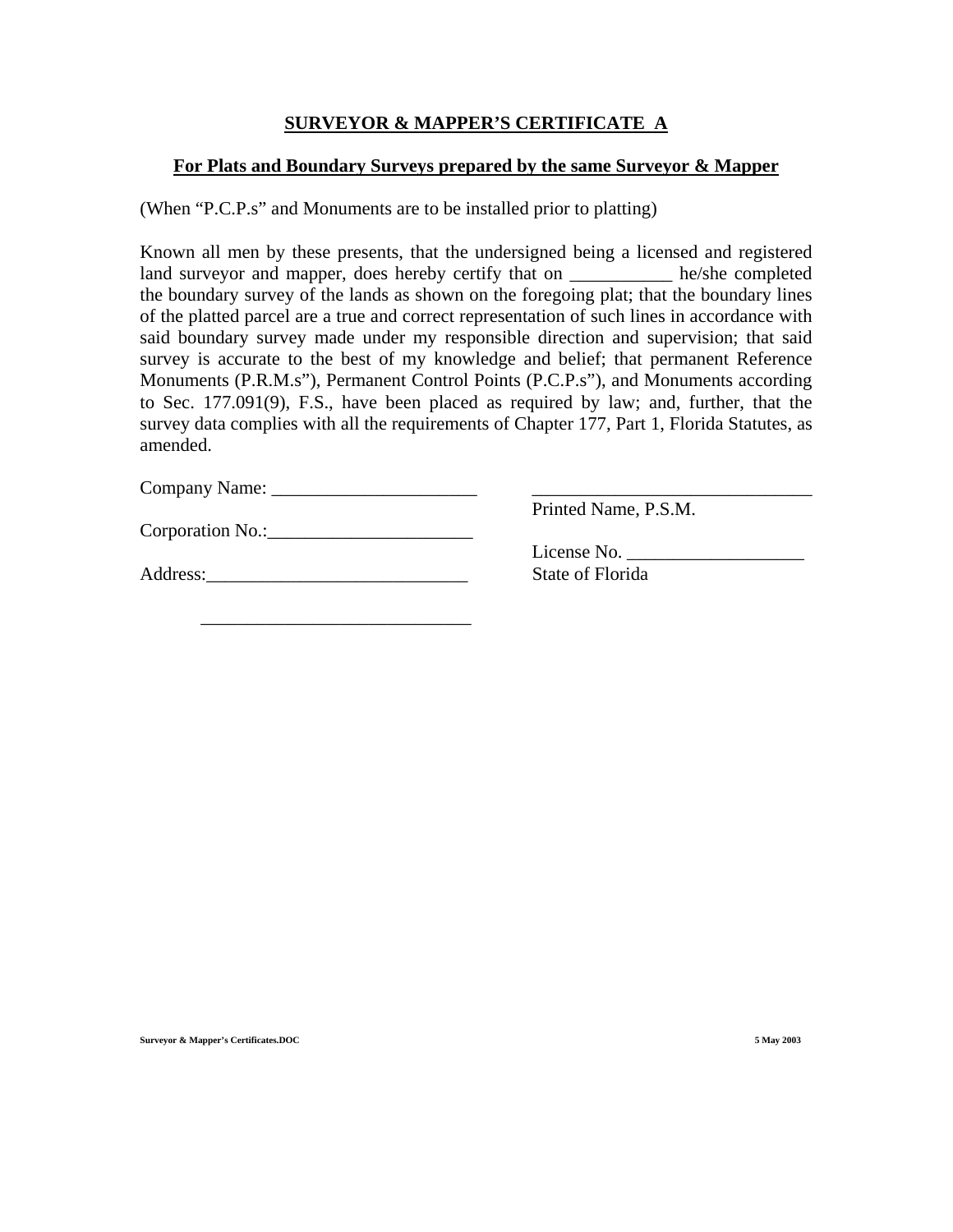## **SURVEYOR & MAPPER'S CERTIFICATE B**

#### **For Plats and Boundary Surveys prepared by the same Surveyor & Mapper**

(When "P.C.P.s" and Monuments are to be installed after platting)

Known all men by these presents, that the undersigned being a licensed and registered land survey and mapper, does hereby certify that on he/she completed a boundary survey of the lands as shown on the foregoing plat; that the boundary lines of the platted parcel are a true and correct representation of such lines in accordance with said boundary survey made under my responsible direction and supervision; that said survey is accurate to the best of my knowledge and belief; that Permanent Reference Monuments ("P.R.M.s") have been placed as required by law, and that Permanent Control Points ("P.C.P.s"), and Monuments according to Sec. 177.091(9), F.S., will be set under the guarantees posted with the Brevard County Board of County Commissioners for the required improvements; and, further, that the survey data complies with all the requirements of Chapter 177, Part 1, Florida Statutes, as amended.

Company Name: \_\_\_\_\_\_\_\_\_\_\_\_\_\_\_\_\_\_\_\_\_\_ \_\_\_\_\_\_\_\_\_\_\_\_\_\_\_\_\_\_\_\_\_\_\_\_\_\_\_\_\_\_

Corporation No.:\_\_\_\_\_\_\_\_\_\_\_\_\_\_\_\_\_\_\_\_\_\_

Address: State of Florida

 $\overline{\phantom{a}}$  ,  $\overline{\phantom{a}}$  ,  $\overline{\phantom{a}}$  ,  $\overline{\phantom{a}}$  ,  $\overline{\phantom{a}}$  ,  $\overline{\phantom{a}}$  ,  $\overline{\phantom{a}}$  ,  $\overline{\phantom{a}}$  ,  $\overline{\phantom{a}}$  ,  $\overline{\phantom{a}}$  ,  $\overline{\phantom{a}}$  ,  $\overline{\phantom{a}}$  ,  $\overline{\phantom{a}}$  ,  $\overline{\phantom{a}}$  ,  $\overline{\phantom{a}}$  ,  $\overline{\phantom{a}}$ 

Printed Name, P.S.M.

License No.